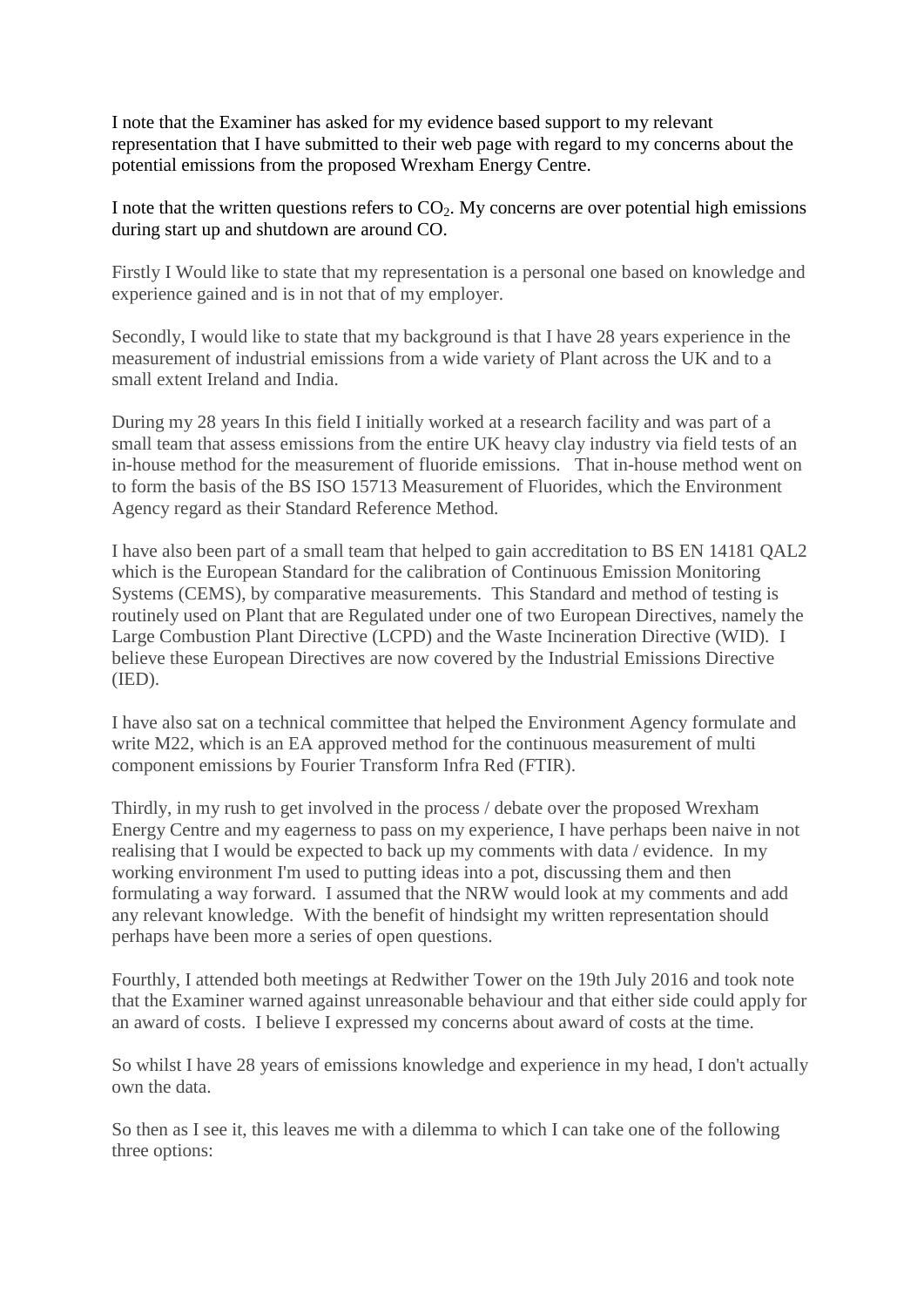1 Submit no evidence and simply allow the comments to lapse / be withdrawn.

2 Obtain the evidence / from my employer. However, I have to assume that such data gathered is a contractual matter between my employer and their clients and that it is not, as previously stated, my personal property. I further have to assume that to remove it and put it in the public domain, would effectively be theft from my employer and make my employment position untenable. This I simply aren't prepared to do.

3 Obtain the evidence from an alternative source. Therefore today I have made a freedom of information request for such data from the Environment Agency and Natural Resources Wales. In doing so I'm assuming that there is a Plant in the England or Wales that is currently operational in a "peaking / short duration " mode and is in the configuration mentioned in the Environmental Statement.

I feel that option 3 is the best way forward, mainly because it simply means that all parties can assess existing data and no additional cost would be encountered by Wrexham Power Limited.

I've stated that I'm happy for the data to be anonymised for discussion purposes.

In my freedom of information request I have asked for the following:

One week of data on a minute by minute basis of raw CEMS data for carbon monoxide, oxides of nitrogen, (or nitrogen monoxide and nitrogen dioxide if they are measured separately), water vapour if needed for wet to dry gas correction, dry gas oxygen, (and if required, oxygen on a wet gas basis, in case water vapour concentrations are derived by difference), stack gas velocity, temperature and pressure, to enable mass emission to be calculated. I have also asked for relevant measurement units to be noted, i.e. ppm, mg/m<sup>3</sup> or %. I have also asked for a note of the instrument ranges and if the data is output via a 4 to 20 milliamp loop then what the extremes of the loop are. Finally I have asked for the data to be provided in excel format to aid graphing and ongoing calculations.

It is my understanding that when natural gas, which is mainly methane  $(CH<sub>4</sub>)$  is combusted / oxidised it forms Carbon Dioxide  $(CO_2)$  and Water Vapour  $(H_2O)$ .

 $CH_4 + 2O_2 = CO_2 + 2H_2O.$ 

However, when combustion isn't accurately controlled, oxidation very often isn't complete. Under these circumstances the carbon in the fuel can be partially oxidised and it forms Carbon Monoxide (CO).

Over the years I have had clients ask if the fuel (CH4) could equally be partially oxidised to formaldehyde  $(CH<sub>2</sub>O)$ . Internet searches would suggest that this is possible, especially during lower temperature combustion or start up conditions. However, I have never personally measured formaldehyde emissions from a gas turbine Plant and so have no direct evidence to offer. As stated at the beginning I'm more used to putting ideas on the table to discuss, rather than having to present physical evidence. Therefore I am prepared to withdraw my comments from my relevant representation, as knowing what emissions monitoring costs I aren't prepared to risk an award of costs based on an Internet paper and a few client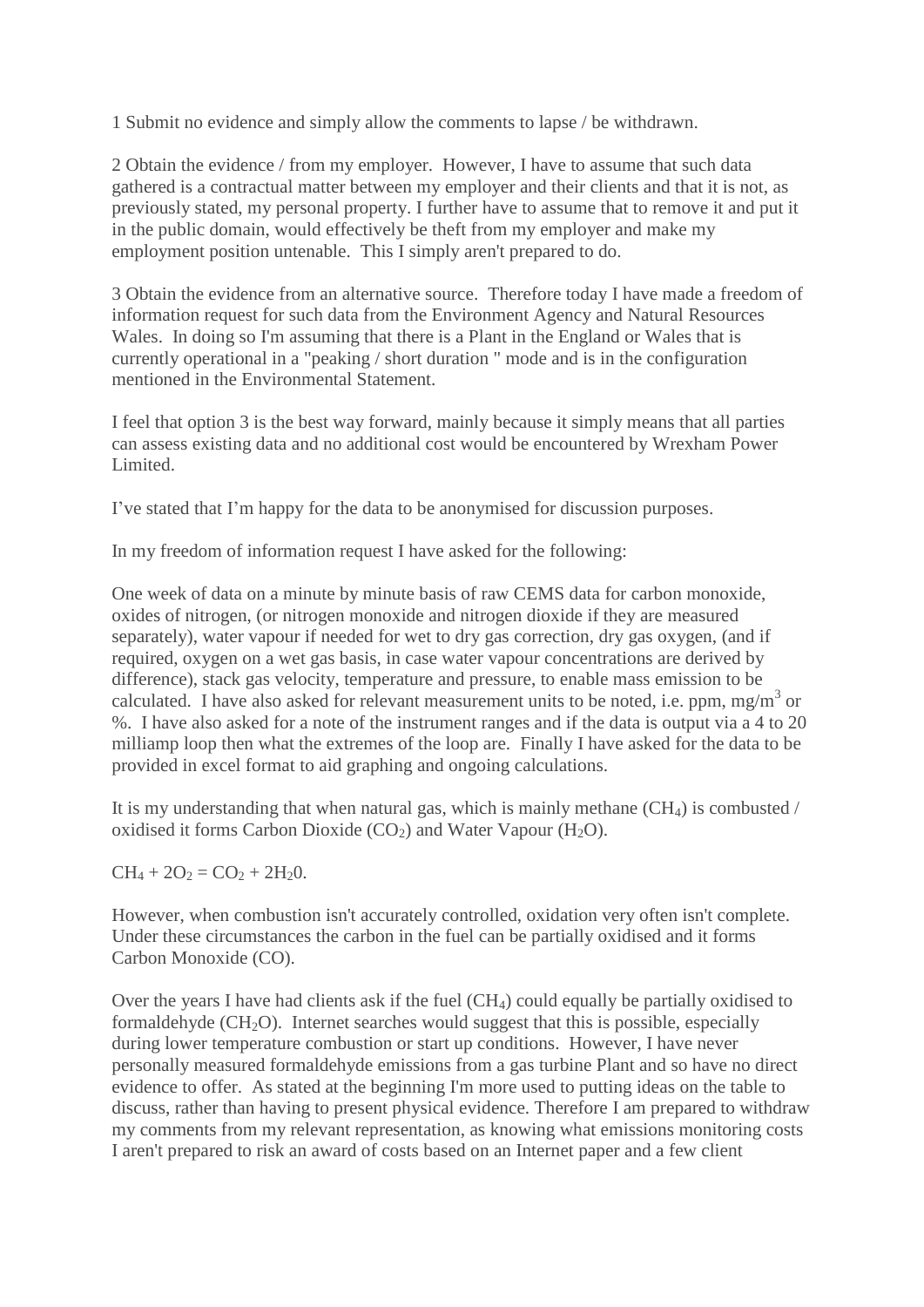enquiries. Again I naively assumed that Natural Resources Wales would input into my representation.

If you wish to discuss  $CO<sub>2</sub>$  then I'm more than willing to do so, but to be able to do so can WPL please supply the following information:

Potential  $/$  expected  $CO<sub>2</sub>$  concentration and state the basis of these measurements, Potential / expected stack gas volumetric flow rate at 273k & 101.3 kPa.

It would be preferable for both results to be expressed at the same measurement conditions, might I suggest dry gas basis.

Then the mass emission of  $CO<sub>2</sub>$  can be easily calculated. Alternatively they could just simply provide the mass emission figure. If it is quoted as g/s, then can they also supply proposed operating hours and days so that an annual return type figure can be calculated. I'm interested in how many tonnes of  $CO<sub>2</sub>$  that this proposed Plant could emit.

Currently I cannot find the  $\%CO_2$  level and I note that in Section 6.2.8 of the Environmental Statement that the stack gas volumetric flow rate is quoted at 11% oxygen.

Whilst I haven't sat and read through the Industrial Emissions Directive (IED) and so aren't fully aware of its contents. It is my understanding that under LCPD it is normal to reference flow rates and emissions for gas turbines to 15% oxygen. It is also my understanding that 11% is the oxygen referencing level for Plants regulated under WID.

Are WPL suggesting that this Plant will be Regulated at 11% oxygen? If so, then I am more than willing to accept that.

I further note that carbon dioxide is becoming more of a gas of interest as it is linked with global warming. It would appear that the World's major Governments are coming round to this idea and that emissions of this gas have to be curbed.

I note that the UK has signed the Paris Agreement in 2015. This is a global initiative to try and limit global temperatures and by definition climate change by reducing the use of fossil fuels.

<http://www.bbc.co.uk/news/science-environment-35092127>

The BBC News also reported in August 2016, that scientists have confirmed that global temperatures have risen for 14 straight months.

<http://www.bbc.co.uk/news/science-environment-36841072>

I note that Wales has targets to reduce CO2 emissions under The Environment (Wales) Act 2016 by 2020, 2030 and 2040.

<http://gov.wales/topics/environmentcountryside/climatechange/emissions/?lang=en>

I note that locally Wrexham County Borough Council (WCBC) are currently promoting via their web page that they are doing to reduce carbon dioxide emissions.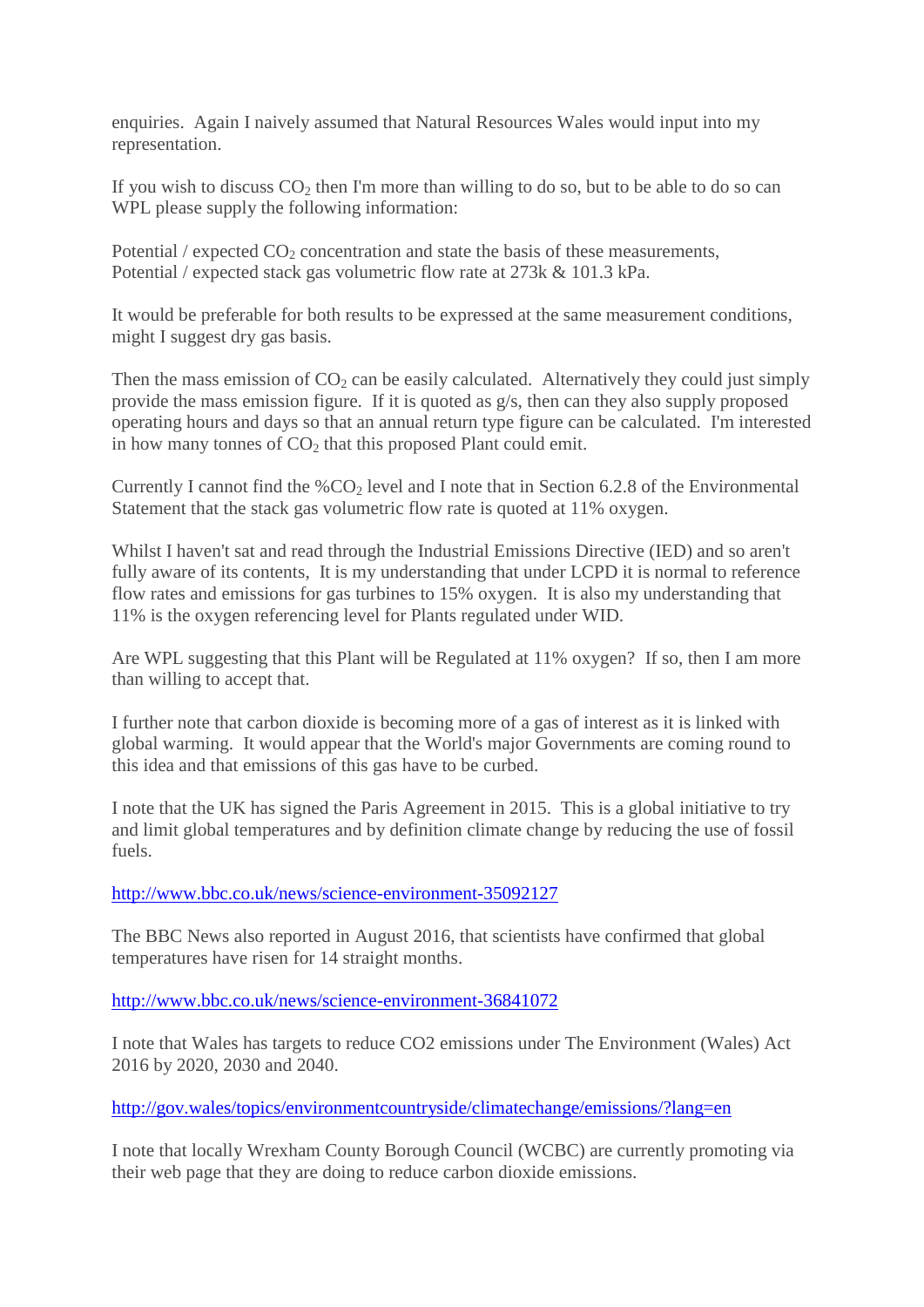### [http://www.wrexham.gov.uk/english/env\\_services/carbon\\_reduction/what\\_we\\_are\\_doing.htm](http://www.wrexham.gov.uk/english/env_services/carbon_reduction/what_we_are_doing.htm)

I believe they are actively recruiting someone to drive this forward.

Therefore it would appear that there is focus and agreement on this matter on an international, national and local basis.

To finish off about emissions

I also note that in one of the Wrexham Industrial Estate Operators Environmental Permit that three European designated sites within a 10km radius are mentioned by name.

They are as follows:

Johnstown Newt Site, Midlands Meres and Mosses The River Dee,

The permit explains that the Meres and Mosses site is only 4km away and is a RAMSAR site. It further explains that this site is sensitive to acid deposition from oxides of sulphur and nitrogen. Given that table 8.4 in section 6.2.8 of WPL's Environmental Statement suggests that under normal operating conditions that the main mass emission from the proposed Plant is oxides of nitrogen. Whilst the Permit suggests that these gases are having a combined effect and that each individual contribution is slight, then can I ask of NRW in particular how this proposed Plant would rank in relation to existing Operators on WIE.

Can I also ask what effect, if any, would this Plant have on the dispersion of current emissions from WIE?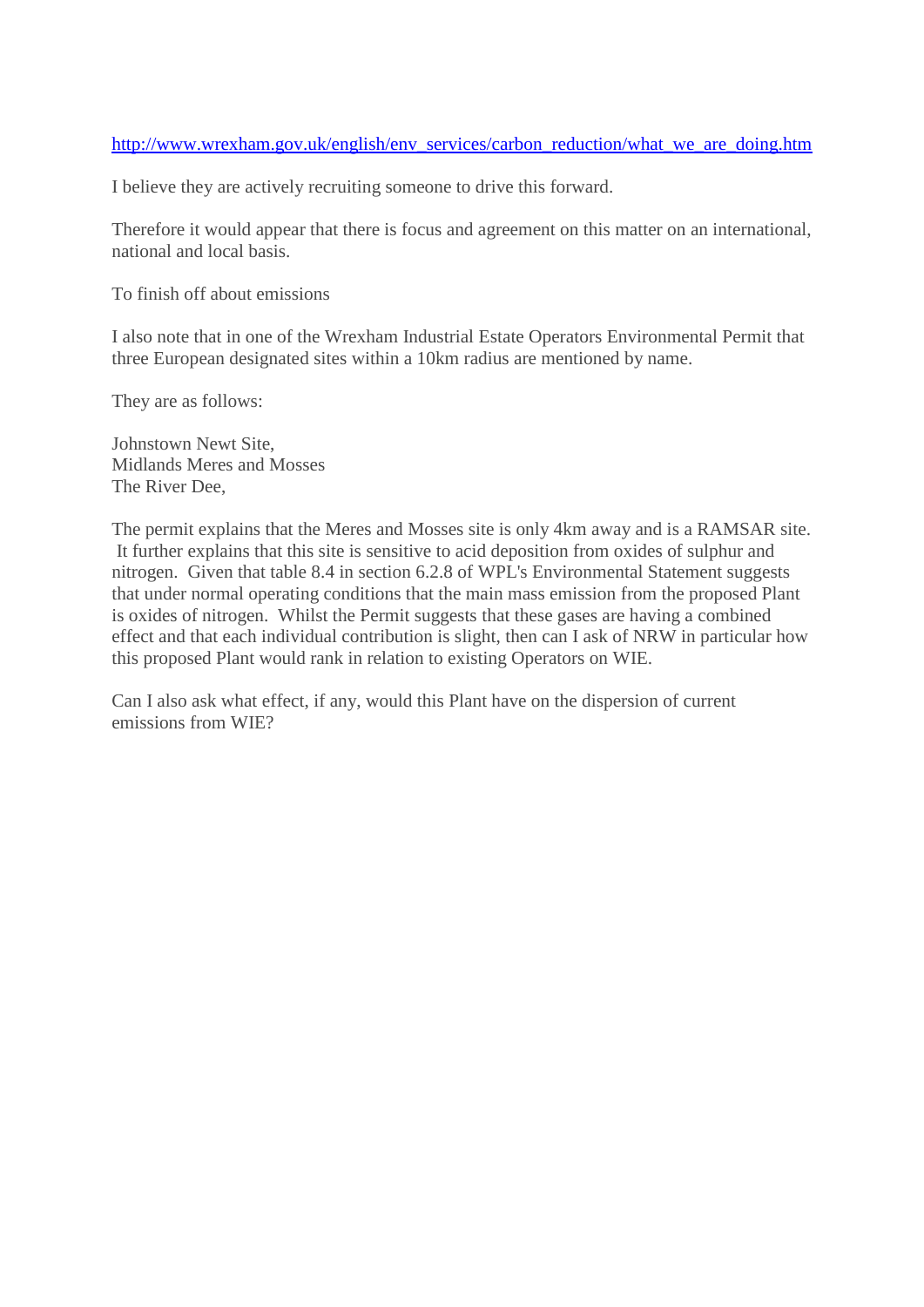

# **COP21: What does the Paris** climate agreement mean for me?

**By Mark Kinver** Environment reporter, BBC News

14 December 2015 | Science & Environment

 $\leq$  Share

As the euphoria of delegates at the UN climate talks in Paris fades, it is time to get down to the business of saving the planet and ask what does it mean for me?



UN Secretary-General Ban Ki-moon and French President Hollande join in the celebrations

## What did I miss?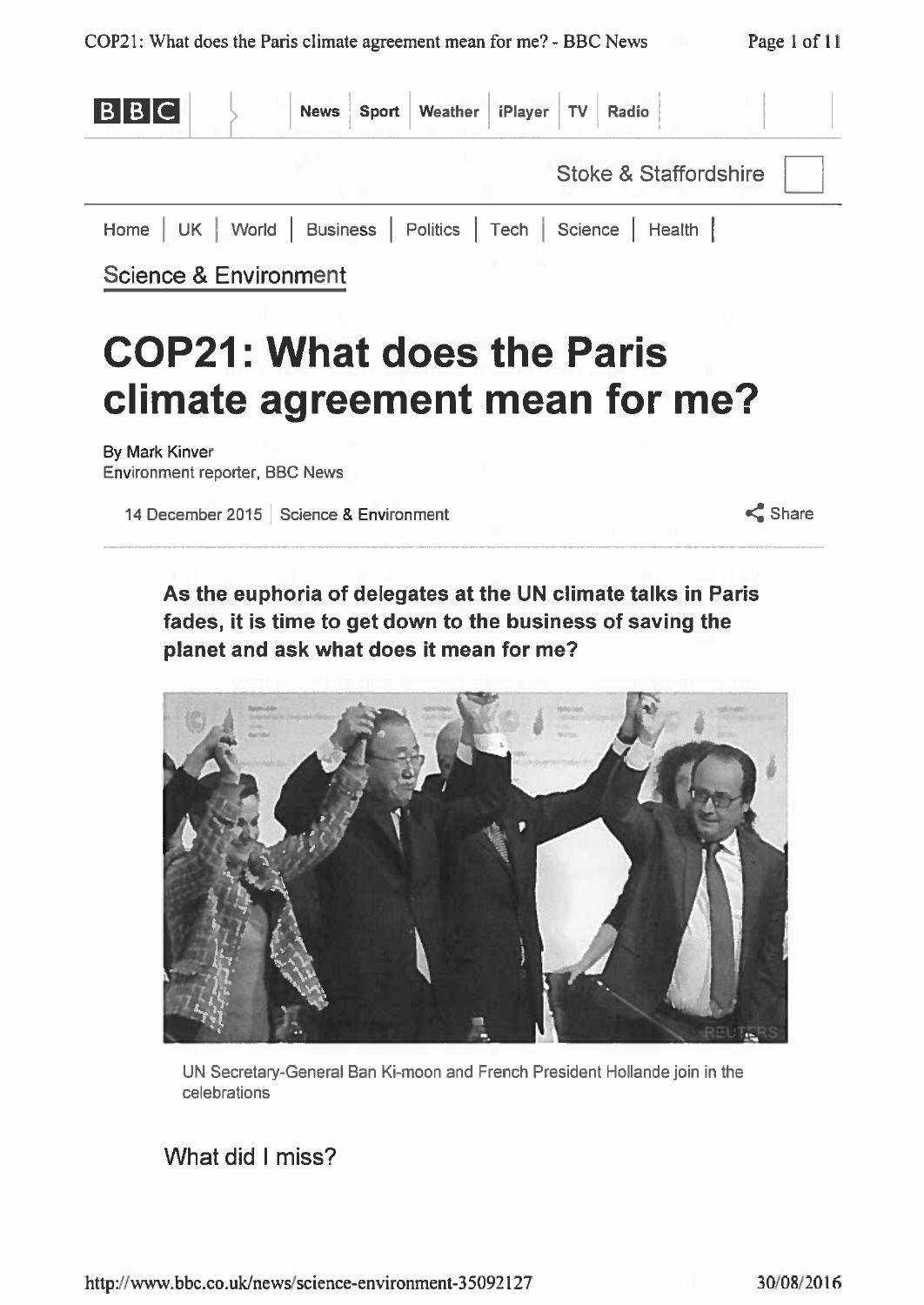Over the past two weeks, almost every nation on the planet has sent a team of negotiators to Paris to pore over page after page of nuanced jargon peppered with what seemed like a world record attempt for the most square brackets in a document.

But these brackets did matter. In the tense talks at a conference centre in north Paris, semantics was king.

Negotiators inhabited a world were "shall" would result in something becoming legally binding and "should" actually meant voluntary, as BBC environment analyst Roger Harrabin explained here.

The fortnight kicked off with more than 150 world leaders, including Presidents Obama, Putin and Xi, descending on Paris to tell delegates that climate change was the most important issue facing us in the 21st Century.

Whether that was welcome support or unnecessary pressures it meant negotiators got down to business, often working through the night.

On Saturday evening - to claps, cheers and tears - a new landmark deal was born.

It was agreed by 195 nations. They will attempt to cut greenhouse gas emissions to a level that will limit the global average temperature to a rise "well below" 2C (3.6F) compared to pre-industrial levels - a level of warming deemed to be the point when dangerous climate change could threaten life on Earth.

You can read the final document here.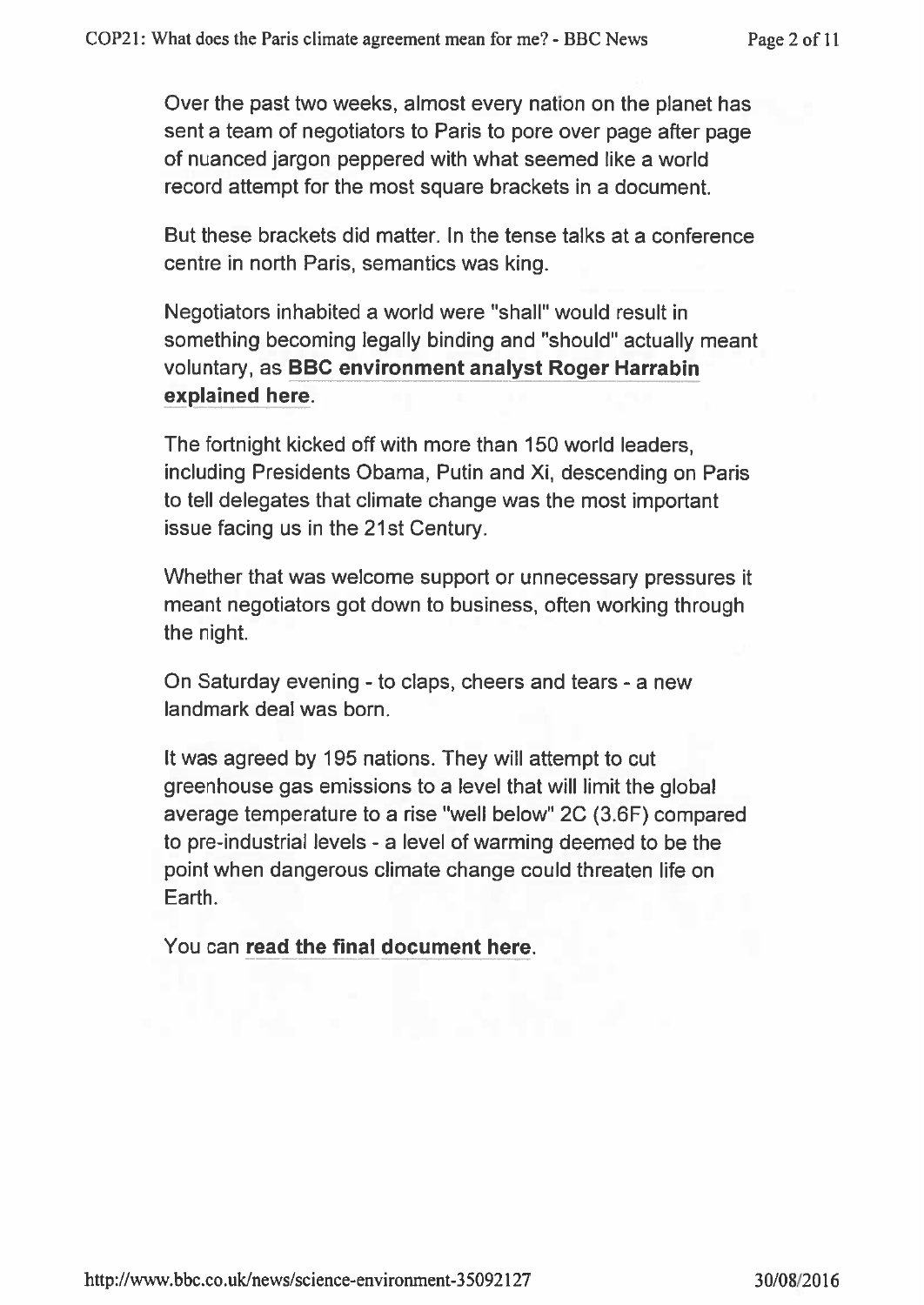## Who sealed the deal?

Nations have not been shy in coming forward to highlight their role in delivering a deal in Paris.

For example, just a few hours after the global climate deal was struck, US President Barack Obama told millions of TV viewers that it provided the "best chance we have to save the one planet we have". He also did not miss the opportunity to highlight the importance of "American leadership" in clinching the deal.

UK Prime Minister David Cameron said the deal represented "a huge step forward in securing the future of the planet".

The reaction from world leaders echoed the rousing rhetoric of their speeches on the opening day of the two weeks of negotiations.

The fact is that every nation played their part. Under the UN system, a single nation could have objected and refused to adopt the agreement and the deal would have been lost.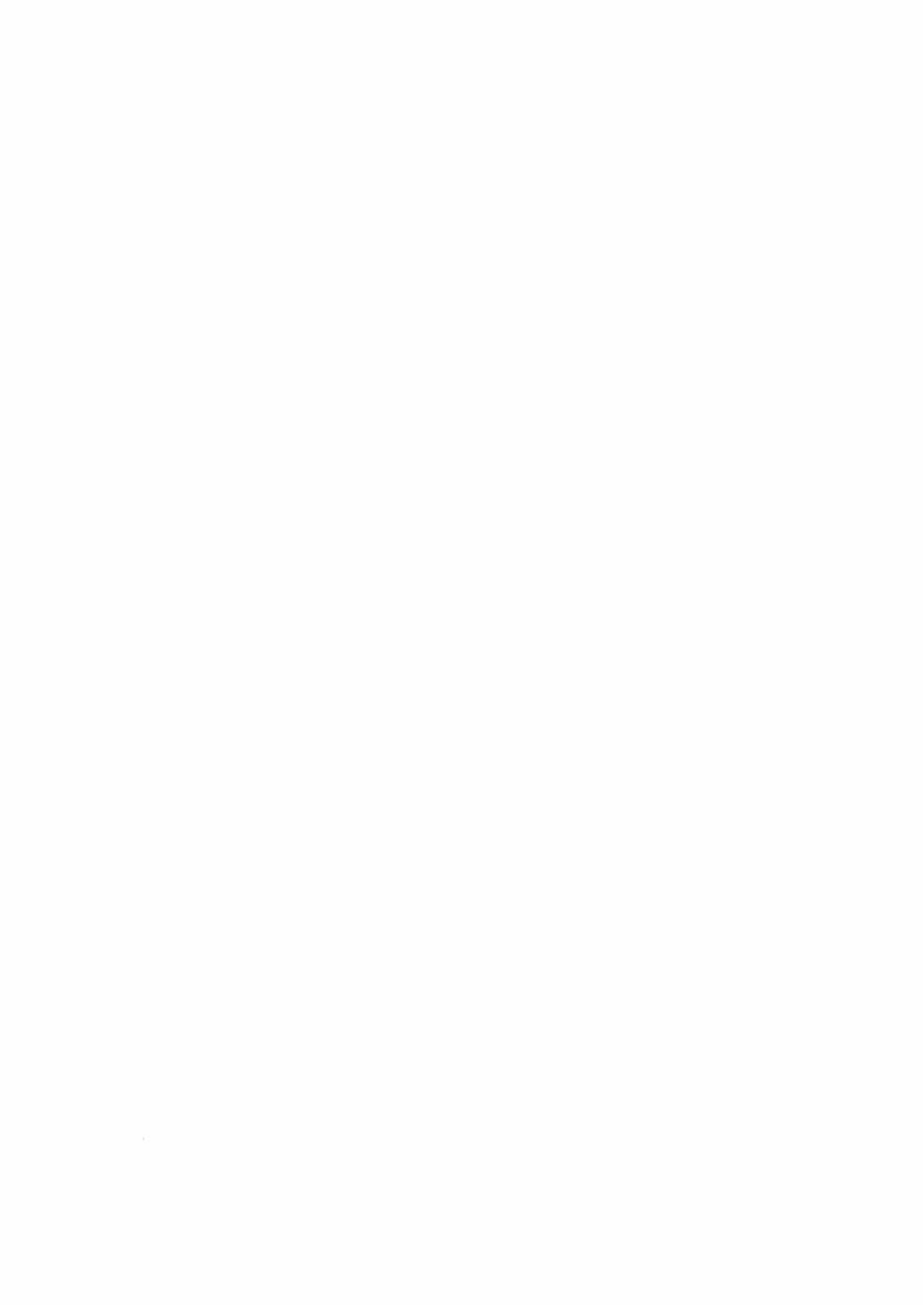

19 July 2016 | Science & Environment

 $\leq$  Share



Children cooling off at a water park in Alhambra, east of downtown Los Angeles, last month

Last month was the hottest June ever recorded worldwide, and the 14th straight month that global heat records were broken, scientists say.

The US National Oceanic and Atmospheric Administration (NOAA) says global sea temperatures were fractionally higher than for June last year while land temperatures tied.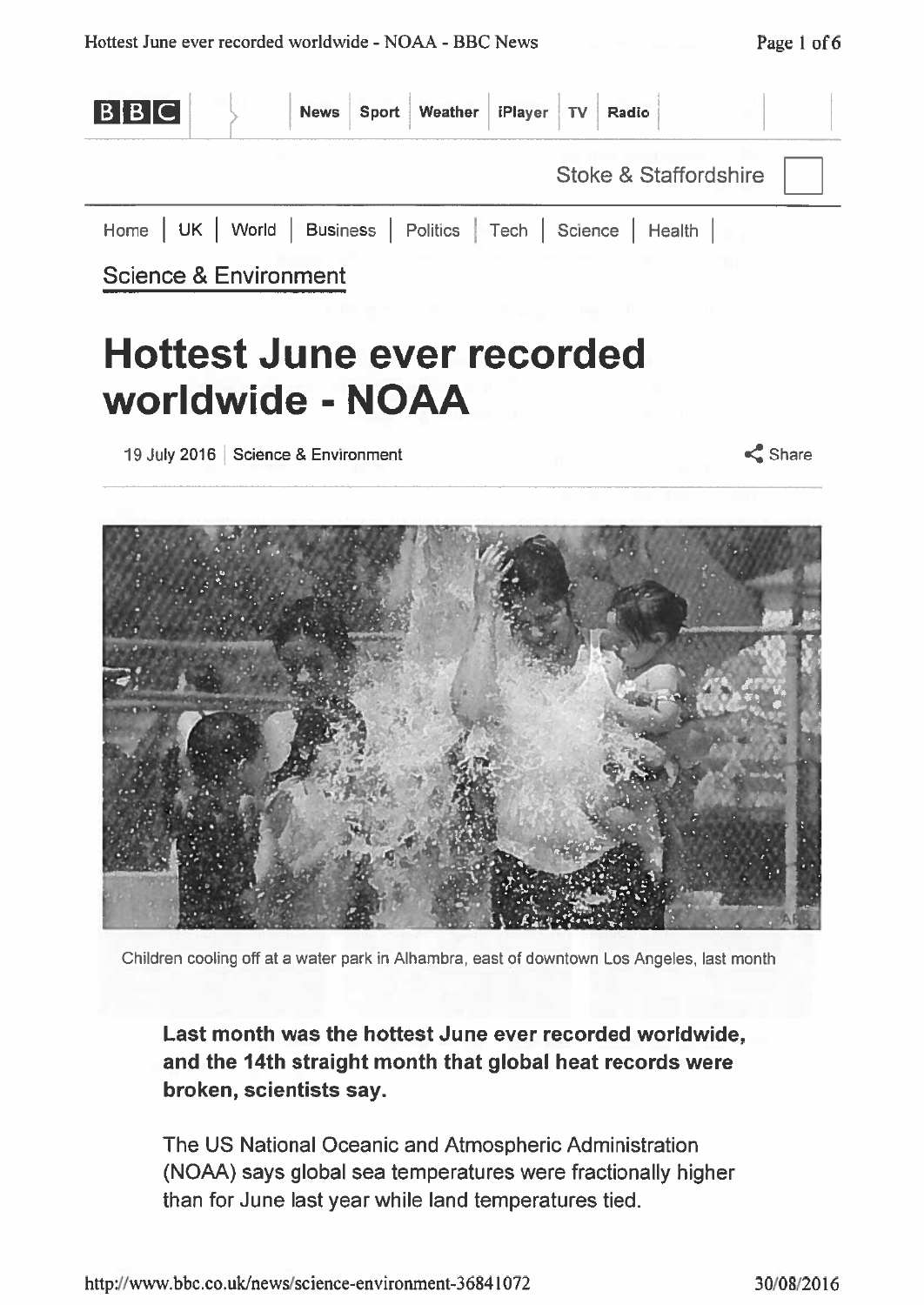Its global temperature records date back 137 years, to 1880.

Most scientists attribute the increases to greenhouse gas emissions

They also say climate change is at least partially to blame for a number of environmental disasters around the world.

## Climate change explained in six graphics

The combined average temperature over global land and ocean surfaces for June was 0.9C above the 20th Century average of 15.5C, the NOAA said in its monthly report.

Last year was the hottest on record, beating 2014, which had previously held the title.

**Share this story About sharing** 

# More on this story

The pain of producing a global climate change deal 12 June 2015

# **Science & Environment**



First firm to fly on used **SpaceX rocket** 

30 August 2016 Science & Environment



**Badger cull extended to** more counties



**Search for** Anthropocene 'golden spike'

30 August 2016 Science & Environment

30 August 2016 | England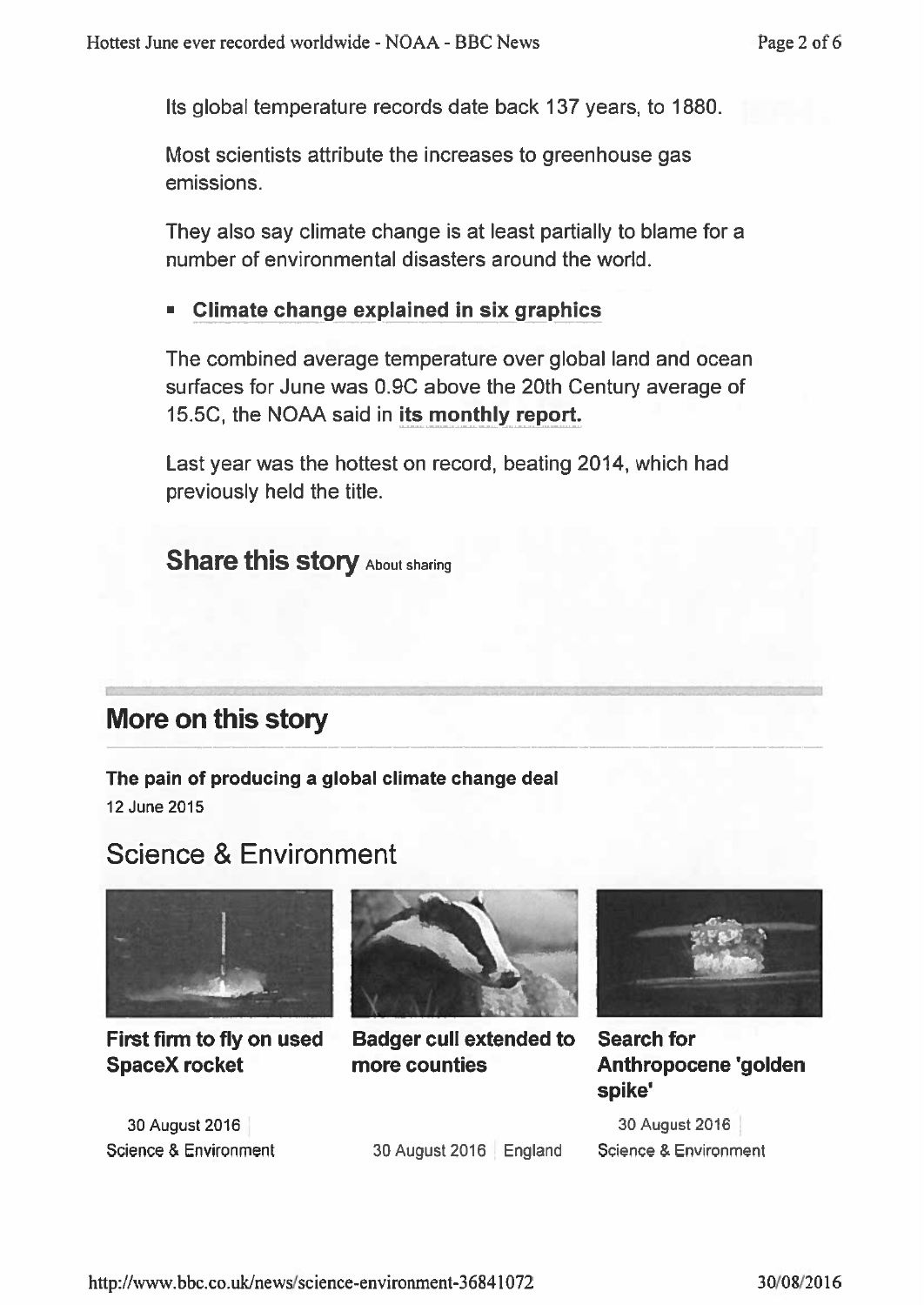The Welsh Government, working for a fairer and more prosperous Wales



Home > Topics > Environment and countryside > Climate change > Reducing Weish emissions

# **Reducing Welsh emissions**

Last updated 15 August 2016

### The Environment (Wales) Act 2016 sets out the approach to help Wales reduce its carbon emissions.

The adoption of the legislation will help accelerate emission reductions and move to a clean economy and low carbon society. The Act will:

- . Place a duty on Welsh Ministers to ensure that they are at least 80% lower that the base lines for green house gases
- Puts in place provision for interim emissions targets to be set for 2020, 2030 & 2040
- Place a duty on Welsh Ministers to set five yearly carbon budgets
- Place a duly on Welsh Ministers to publish a statement after each carbon budget measuring progress
- Duty on Welsh Ministers to prepare and publish a report for each budgetary period setting out their policies and proposals for that period
- Establishes body to advise Government on latest scientific evidence and report progress being made against budgets targets

The Environment Act is a major step change which fully recognises the implications of the Paris Agreement and aims accelerate action to tackle it across all sectors

## **Environment and** countryside

Climate change

**Reducing Welsh emissions** 

UK and EU regulations

Climate Change Strategy for Wales

#### **RELATED LINKS**

#### **Climate Change Engagement Strategy**

The Strategy encourages everyone to take action and change what they do to reduce greenhouse gas emissions

#### **Sustainable Development** Charter



This charter allows organisations to demonstrate their commitment to

sustainable development.

#### COOKIE CONTROL

This aite works best using cookies Some features of this site won't work if you do not atlow cookies.

Cookies are on

about this tool read more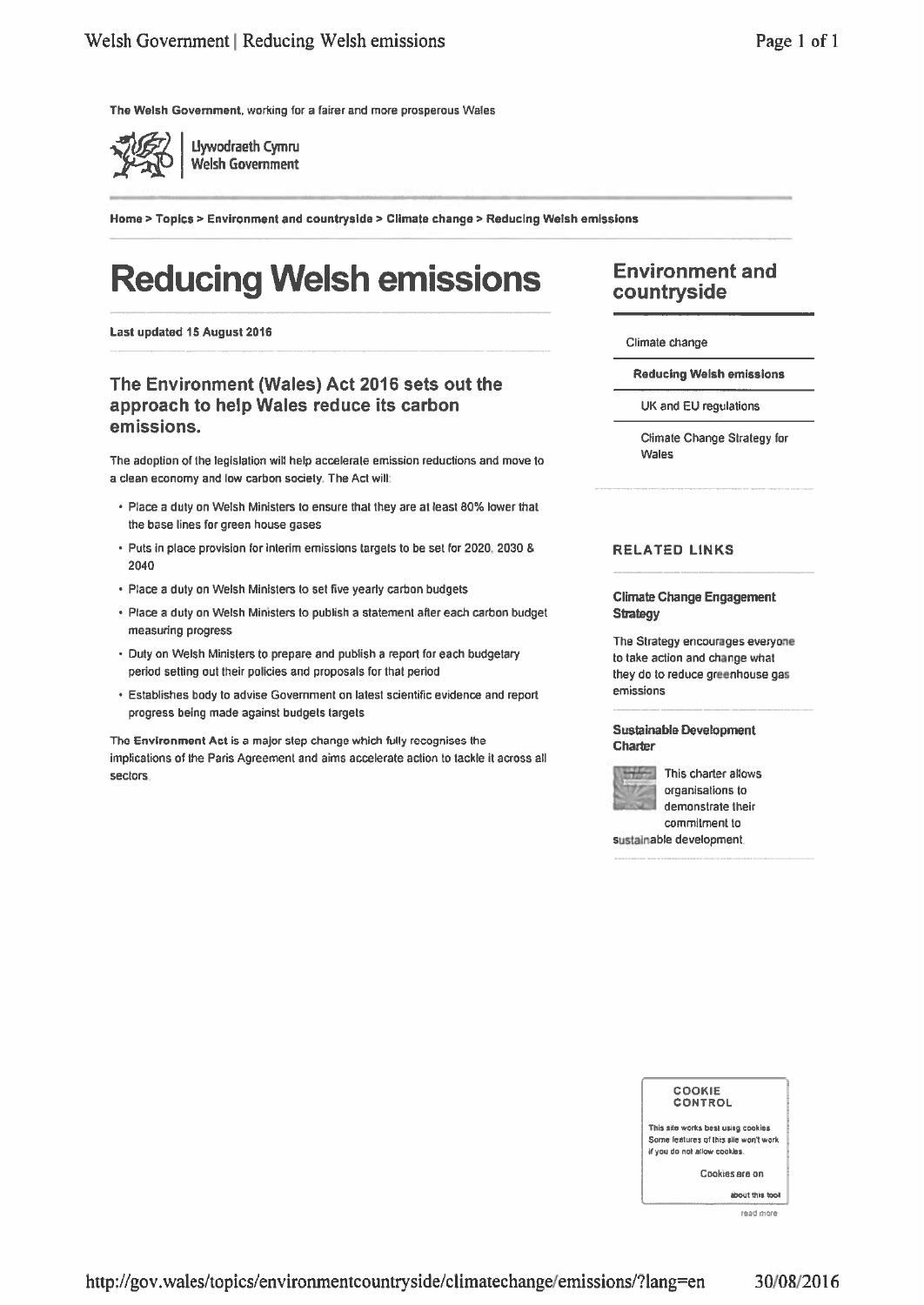### WASTE RECYCLING MACHINERY

for plastics, paper, metal, wood... Design, manufacture, parts, repairs

#### Advertising

# **What We're Doing**



## **Carbon Reduction and Energy Efficiency**

Under the Council Priority "An Environmentally Responsible Place" Wrexham County Borough Council are committed to reducing carbon emissions by 50% by 2015/16 and 70% by 2020, against a 2005/06 baseline. To achieve this we are:

- Installing energy efficient technologies such as efficient lighting and upgrading boilers in our offices, schools, leisure centres and other non domestic buildings
- Carrying out a rolling programme of energy awareness campaigns in primary and secondary schools
- . Upgrading social housing to be more energy efficient, including installing cavity and loft insulation and solar PV.
- Increasing recycling rates through kerbside collections and the development of the waste recycling plant on Wrexham Industrial Estate
- Replacing end of life vehicles with more fuel efficient versions and providing efficient driver training
- Upgrading street lighting in residential areas

So far we have reduced our carbon emissions by 37,651 tonnes of CO2 against the baseline year in 2005/2006. This includes carbon emissions from the Council's offices, schools, leisure centres and other non domestic buildings, Council owned housing, waste and recycling, our fleet vehicles and staff business travel. 37,651 tonnes of CO2 is equivalent to travelling 112,990,651 miles in a car or 388,595,971 miles by train. 1 tonne of CO2 roughly takes up the same volume as a 2 storey house!

## **Sustainability and Climate Change**

Sustainability means using our common sense to improve the long term wellbeing of our communities and future generations. For Wrexham County Borough Council, this will be achieved by aligning and integrating our economic, social and environmental objectives, through our Council Plan.

The Welsh Government is developing a new legislative bill on sustainable development. This will place a statutory duty on Welsh public sector organisations, including local authorities, to make sustainability central to their work. A key implication of the Bill is that it will expect Welsh public sector organisations to plan for the long term.

> What's on **News** Jobs **Schools**  $\mathbf{x}$